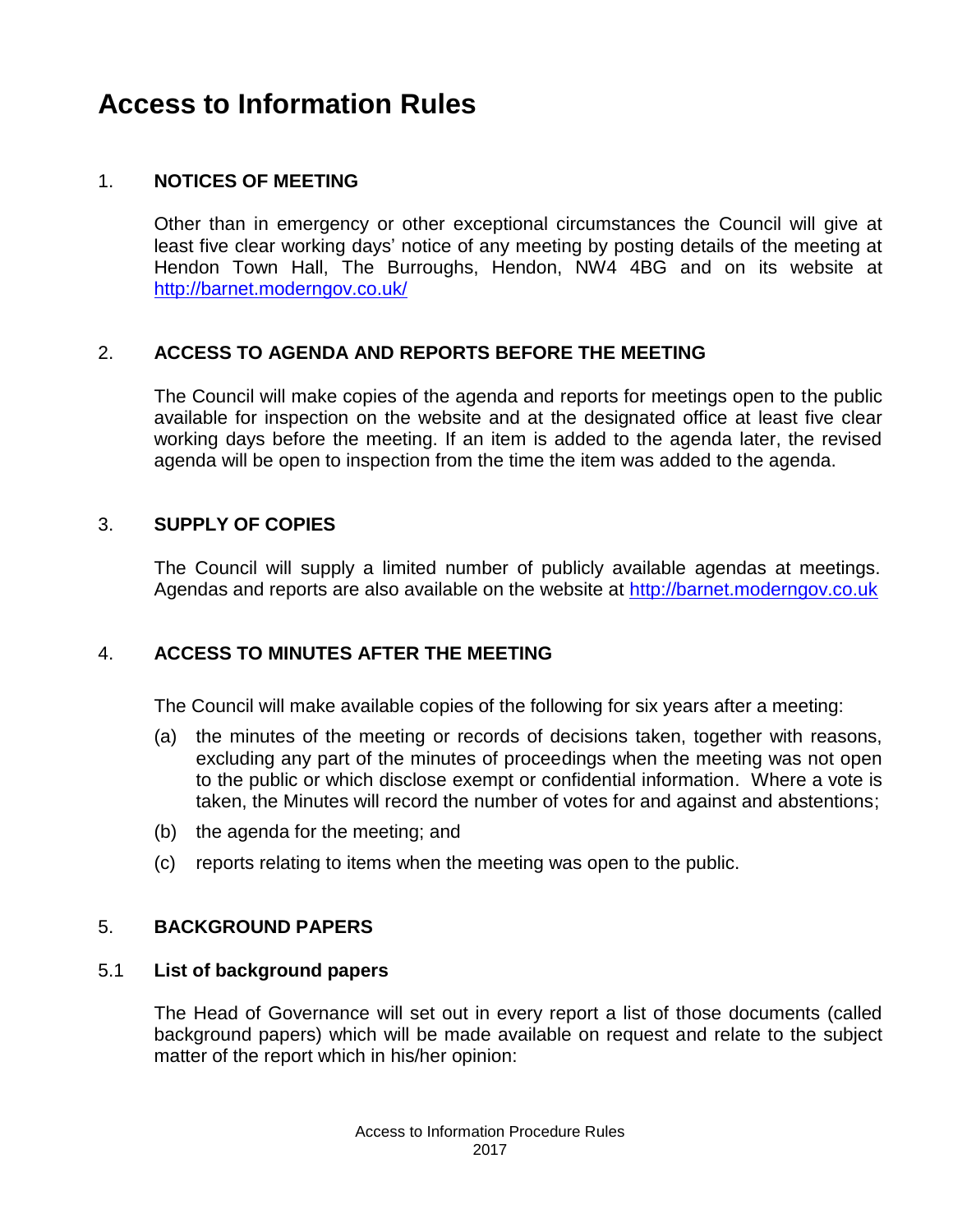- (a) disclose any facts or matters on which the report or an important part of the report is based; and
- (b) which have been relied on to a material extent in preparing the report

but does not include published works or those which s/he considers disclose exempt or confidential information, the categories which are set out in paragraph 6.4.

### 5.2 **Public inspection of background papers**

The Council will facilitate access to each of the documents on the list of background papers for four years after the date of the meeting.

# 6. **EXCLUSION OF ACCESS BY THE PUBLIC TO MEETINGS**

## 6.1 **Confidential information – requirement to exclude public**

The public must be excluded from meetings whenever it is likely in view of the nature of the business to be transacted or the nature of the proceedings that "confidential information" would be disclosed.

## 6.2 **Meaning of "confidential information"**

"Confidential information" means information given to the Council by a Government Department on terms which forbid its public disclosure or information which cannot be publicly disclosed by any enactment or Court Order.

## 6.3 **Exempt information – discretion to exclude public**

The public may be excluded from meetings whenever it is likely in view of the nature of the business to be transacted or the nature of the proceedings that exempt information would be disclosed. Such decision to exclude the public is to be made by resolution of the relevant decision-making committee.

Where the meeting will determine any person's civil rights or obligations, or adversely affect their possessions, Article 6 of the Human Rights Act 1998 establishes a presumption that the meeting will be held in public unless a private hearing is necessary for one of the reasons specified in Article 6 HRA 1998.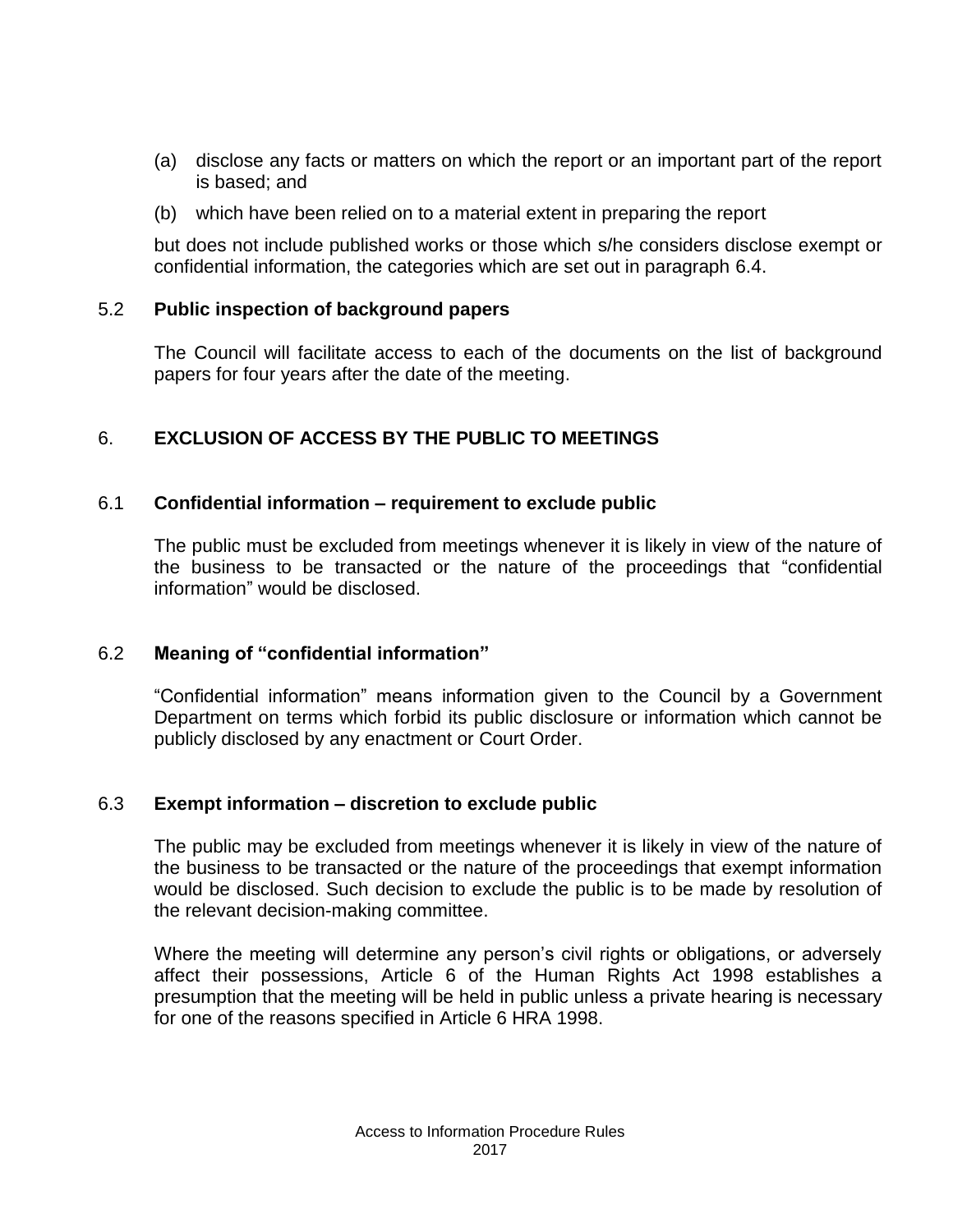# 6.4 **Meaning of exempt information**

Sections 100A-H and Schedule 12A Local Government Act 1972 define exempt information as information falling within the following categories:

|                | <b>Category</b>                                                                                                                                                                                                                                                                                           | <b>Explanation</b>                                                                                                  |
|----------------|-----------------------------------------------------------------------------------------------------------------------------------------------------------------------------------------------------------------------------------------------------------------------------------------------------------|---------------------------------------------------------------------------------------------------------------------|
| $\mathbf 1$    | Information relating to any individual                                                                                                                                                                                                                                                                    |                                                                                                                     |
| $\overline{2}$ | Information which is likely to reveal the identity of an<br>individual.                                                                                                                                                                                                                                   |                                                                                                                     |
| 3              | Information relating to the financial or business<br>affairs of any particular person or body (including the<br>authority holding that information).<br>But this exemption does not apply if the information<br>is required to be registered under the Companies                                          | "Financial<br>or<br>affairs"<br>business<br>includes<br>contemplated, as well<br>as past or current,<br>activities. |
|                | Acts, Friendly Society Act, Industrial and Provident<br>Societies Acts, Building Societies Acts, and the<br><b>Charities Acts</b>                                                                                                                                                                         |                                                                                                                     |
| 4              | Information<br>relating<br>to<br>any consultations<br>or<br>negotiations, or contemplated consultations<br>or<br>negotiations, in connection with any labour relations<br>matter arising between the authority or a Minister of<br>the Crown and employees of, or office holders<br>under, the authority. |                                                                                                                     |
| 5              | Information in respect of which a claim to legal<br>professional privilege could be maintained in legal<br>proceedings.                                                                                                                                                                                   |                                                                                                                     |
| 6              | which<br>Information<br>reveals<br>that<br>authority<br>the<br>proposes to give a statutory notice under or by virtue<br>of which requirements are imposed on a person; or<br>to make an order or direction under any enactment.                                                                          |                                                                                                                     |
| $\overline{7}$ | Information relating to any action taken or to be<br>taken in connection with the prevention, investigation<br>or prosecution of crime.                                                                                                                                                                   |                                                                                                                     |
| 8              | Information is not exempt if it relates to the proposed<br>development for which the local planning authority<br>may grant itself planning permission pursuant to<br>regulation 3 of the Town and County Planning<br><b>General Regulations 1992</b>                                                      |                                                                                                                     |

Information which falls within any of paragraphs 1 to 7 above is exempt information so long as the public interest in maintaining the exemption outweighs the public interest in disclosing the information.